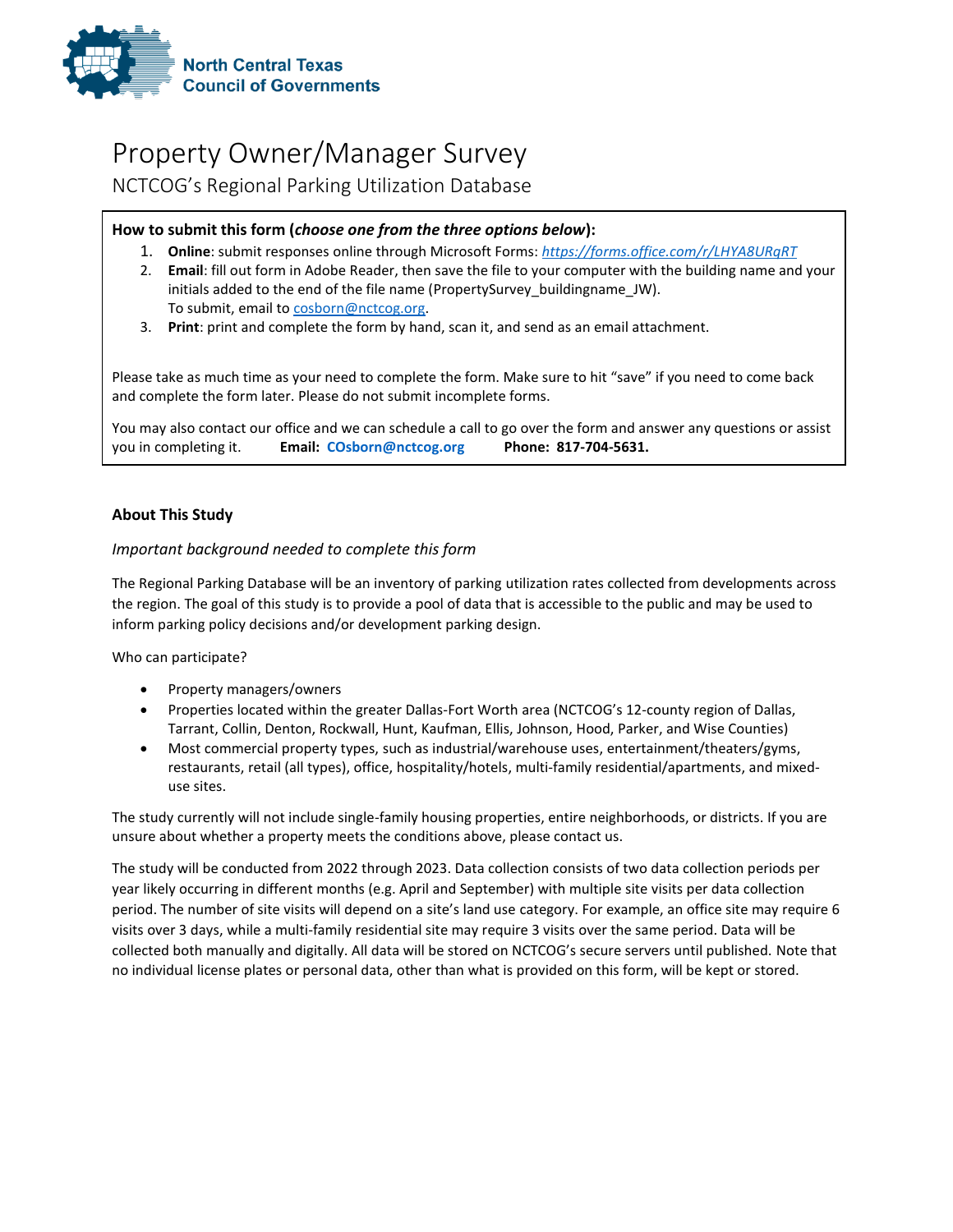

#### **Section 1: Site Access and Information for Study Agreement**

Property managers /owners representing participating sites will receive parking utilization data specific to their properties in return for participating in the study. They will also receive periodic updates on the project and access to the final Regional Parking Database and reports.

By participating in the study, a participating property's management agrees to the following:

- Property management will provide information about the development and its parking facilities to the best of their knowledge (via this survey)
- Property management will give permission for NCTCOG staff to visit the participating site to conduct a preliminary review of parking facilities. Management will also provide any information or resources needed to help staff access the parking facility (e.g., access fob, gate code, or other method). Note that NCTCOG staff will reach out to the property manager contact listed in section 2 of this form to schedule all site visits.
- Property management agrees to one of the following methods of data collection:
	- o Give permission for NCTCOG staff or NCTCOG representatives to visit the participating site and count parked vehicles multiple times during the day (manually or with technology), for at least two data collection periods a year
	- o Use property management's own staff to manually or with their own technology count the number of parked vehicles multiple times during the day, for at least two data collection periods a year
	- o Share data from parking management/vehicle counting technology already on-site with NCTCOG staff for the requested data collection periods if it meets standards consistent with other methods

Note that participation is voluntary. Not all sites completing this form may be included based on project needs and resources. Please contact NCTCOG staff via email to communicate any desired changes in participation.

The primary contact for the study will be NCTCOG staff member Catherine Osborn (cosborn@nctcog.org). Please feel free to reach out with any questions throughout this process.

Check the box to confirm you have read and agree to information outlined in Section 1. Name: Date: \_\_\_ /\_\_\_ /\_\_\_\_

| Section 2: Property Contact Information                |         |      |  |
|--------------------------------------------------------|---------|------|--|
| Building or Business Name (if applicable)              |         |      |  |
| <b>Property Address</b>                                | Street: |      |  |
|                                                        | City:   | Zip: |  |
| Property Management Company Name                       |         |      |  |
| <b>Property Management Contact</b>                     | Name:   |      |  |
| (this is who NCTCOG staff will contact with follow up  | Email:  |      |  |
| questions and to arrange access to parking facilities) | Phone:  |      |  |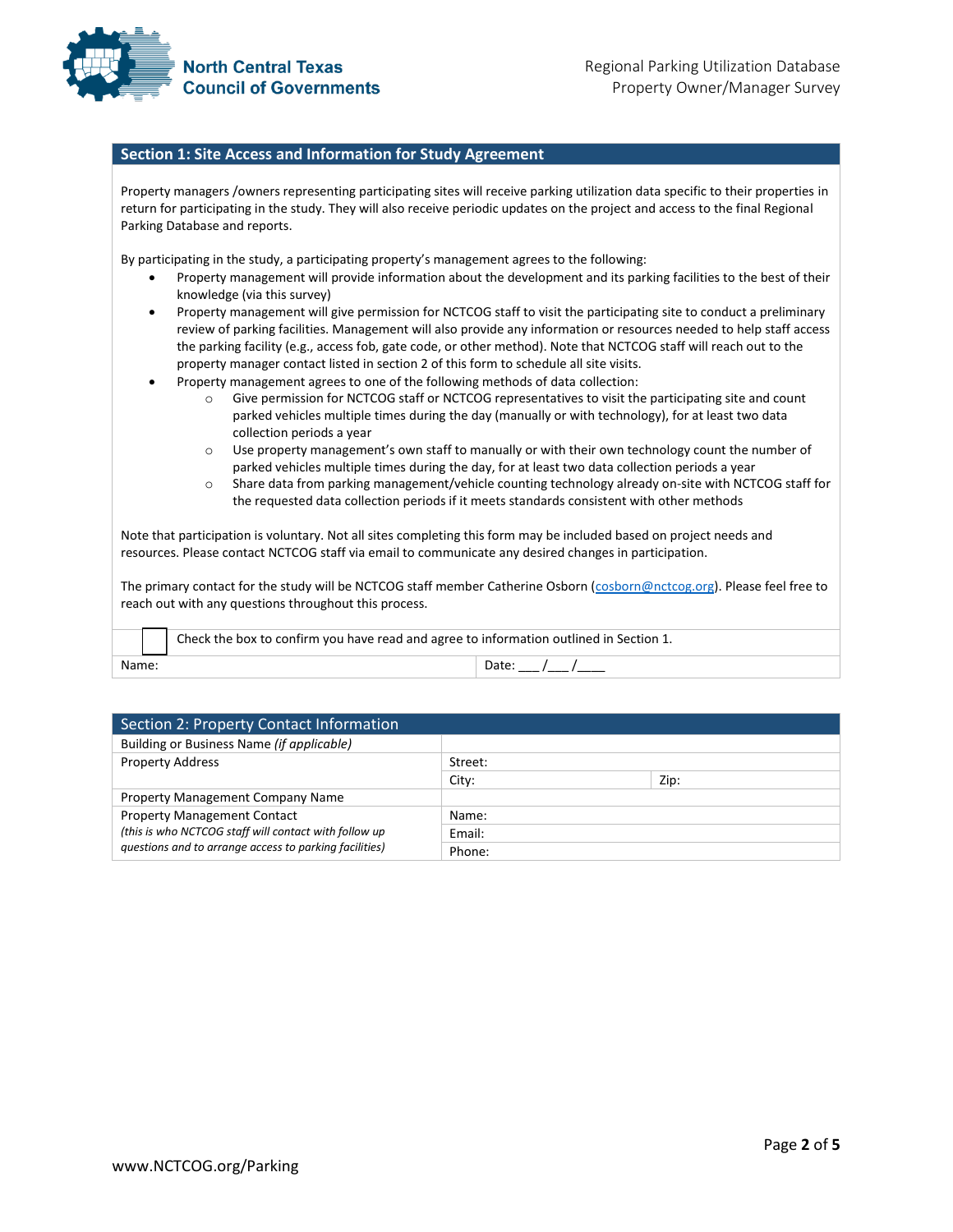

## Section 3: Property Characteristics

| How would you describe the land use(s) at the property? ( <i>E.g., movie theater</i> )                                                                   |
|----------------------------------------------------------------------------------------------------------------------------------------------------------|
| Which land use classification best fits the land use(s) described above?<br>Mixed-use, e.g., 2 or more uses per building (complete sections 4, 5, and 6) |
| Hospitality (complete section 4)                                                                                                                         |
| Restaurant (complete section 5)                                                                                                                          |
| Retail (complete section 5)                                                                                                                              |
| Office (complete section 5)                                                                                                                              |
| Industrial/Warehouse (complete section 5)                                                                                                                |
| Entertainment/Recreation (complete section 5)                                                                                                            |
| Multi-family residential (complete section 6)                                                                                                            |
| (complete sections 4, 5, and 6)<br>Other:                                                                                                                |

## *Complete one or more of the optional sections 4-6, then please continue to complete all of sections 7-9 on the next page.*

| Section 4: Hospitality Land Use: Property Characteristics          |  |
|--------------------------------------------------------------------|--|
| (only complete this section if the property includes "hotel" uses) |  |
| Section not applicable                                             |  |
| Total number of hotel units                                        |  |
| Total square feet of meeting/conference space                      |  |
| Total square feet of all other guest amenities                     |  |
| (e.g., pool, qym, office, etc.)                                    |  |

#### Section 5: Commercial Land Use: Property Characteristics *(only complete this section if the property includes any kind of retail, office, industrial, or other commercial use)*

| Section not applicable                                                 |       |          |
|------------------------------------------------------------------------|-------|----------|
|                                                                        | Total | Occupied |
| Total square feet of leasable indoor tenant space                      |       |          |
| Use $1$ :                                                              |       |          |
| (applicable only if property has more than one commercial use)         |       |          |
| Use $2:$                                                               |       |          |
| (applicable only if property has more than one commercial use)         |       |          |
| Use $3:$                                                               |       |          |
| (applicable only if property has more than one commercial use)         |       |          |
| Property has four or more commercial uses                              |       |          |
| Gross building area (non-leasable common space + leasable space above) |       |          |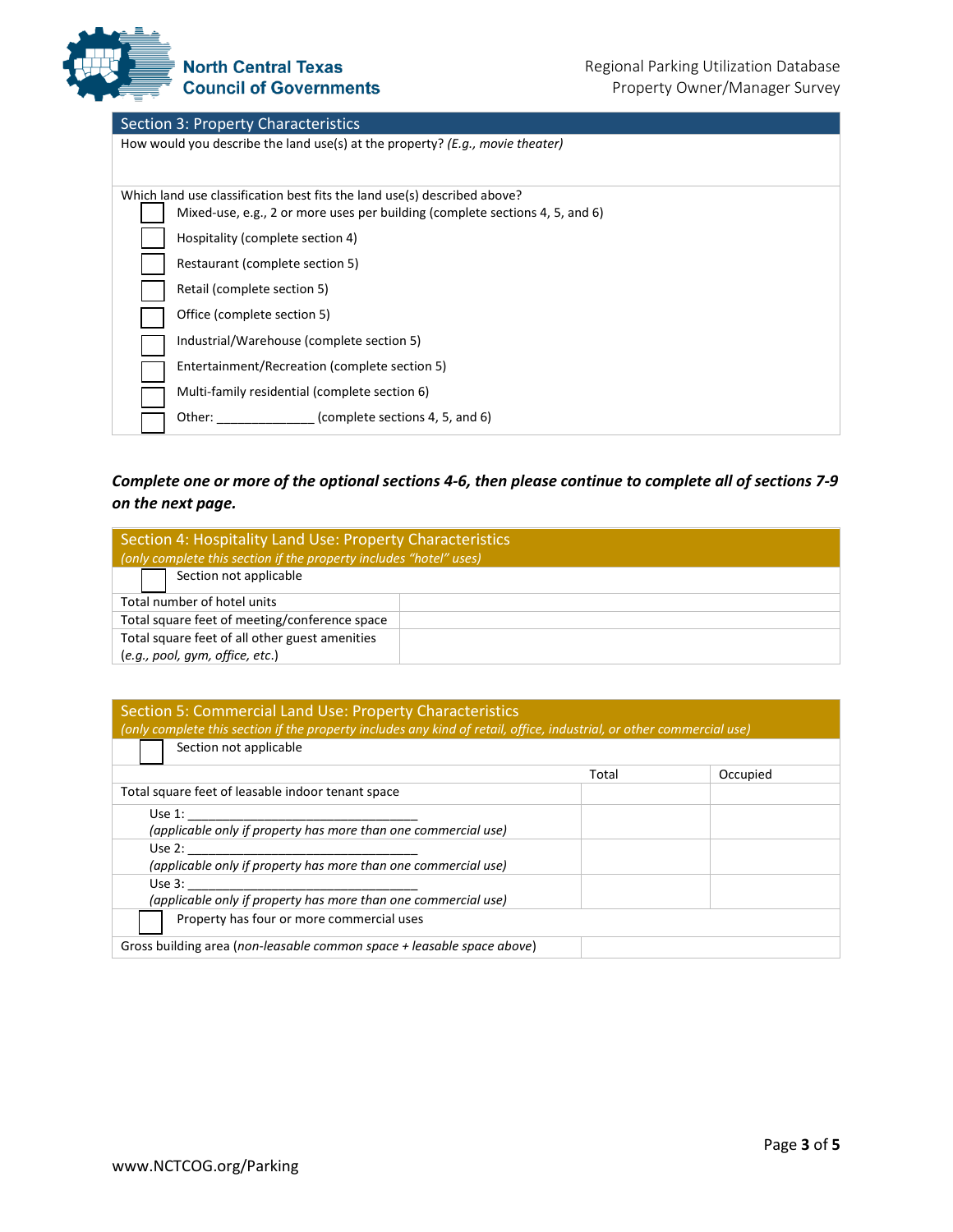

| Section 6: Residential Land Use: Property Characteristics                                               |        |           |           |            |       |
|---------------------------------------------------------------------------------------------------------|--------|-----------|-----------|------------|-------|
| (only complete this section if the property includes any kind of multi-family or other residential use) |        |           |           |            |       |
| Section not applicable                                                                                  |        |           |           |            |       |
| Describe the type of housing available:                                                                 |        |           |           |            |       |
| (e.g., student housing, senior living, assisted living, etc.)                                           |        |           |           |            |       |
|                                                                                                         | Studio | 1 Bedroom | 2 Bedroom | 3+ Bedroom | Total |
| Total number of units                                                                                   |        |           |           |            |       |
| Occupancy rate                                                                                          |        |           |           |            |       |
| (percent and/or number)                                                                                 |        |           |           |            |       |
| Current monthly average rent/price per square foot                                                      |        |           |           |            |       |
| Number of units reserved for affordable housing* (enter zero if none)                                   |        |           |           |            |       |

*\* for the purpose of this survey, "affordable housing" is defined as housing that is subsidized or rent-regulated and that is occupied by a household that is "low-income". A "low-income" household is a household earning less than 80% Area Median Income (AMI).* 

*Source: Fort Worth Comprehensive Plan Chapter 5: Housing, US Department of Housing and Urban Development (HUD).*

| Section 7: Parking Supply (for any question not applicable write 0 or n/a)                              |                         |       |
|---------------------------------------------------------------------------------------------------------|-------------------------|-------|
| Public                                                                                                  | Reserved (tenants only) | Total |
| <b>Total Number of Off-Street</b>                                                                       |                         |       |
| <b>Spaces</b>                                                                                           |                         |       |
| <b>Handicapped Spaces</b>                                                                               |                         |       |
| <b>EV Charging Spaces</b>                                                                               |                         |       |
| Other restricted spaces                                                                                 |                         |       |
| When is peak parking utilization?                                                                       |                         |       |
| (your best quess when business is busiest, e.g., $12 - 2 PM$ )                                          |                         |       |
| Check if exact number of spaces are unknown and request NCTCOG staff perform a count of parking supply. |                         |       |
| Check if on-street public parking is present on streets adjacent to the property.                       |                         |       |
| Bicycle parking facilities present?                                                                     | Yes                     | No    |
| (i.e. bike racks)                                                                                       |                         |       |

| <b>Section 8: Parking Pricing</b>                           |                     | (only complete this section if the property includes charges or fees for any parking spaces not already included in a lease) |       |
|-------------------------------------------------------------|---------------------|------------------------------------------------------------------------------------------------------------------------------|-------|
|                                                             |                     | (i.e., tenant can purchase a permit for an additional monthly fee, hourly rates are charged for public parking, etc.)        |       |
| Section not applicable                                      |                     |                                                                                                                              |       |
|                                                             | Paid Public Parking | Paid Reserved Parking<br>(tenants only)                                                                                      | Total |
| Number of spaces with an<br>additional charge               |                     |                                                                                                                              |       |
| Type of Payment Structure: (check all that apply)<br>Hourly |                     |                                                                                                                              |       |
| Monthly permit                                              |                     |                                                                                                                              |       |
| Other:                                                      |                     |                                                                                                                              |       |